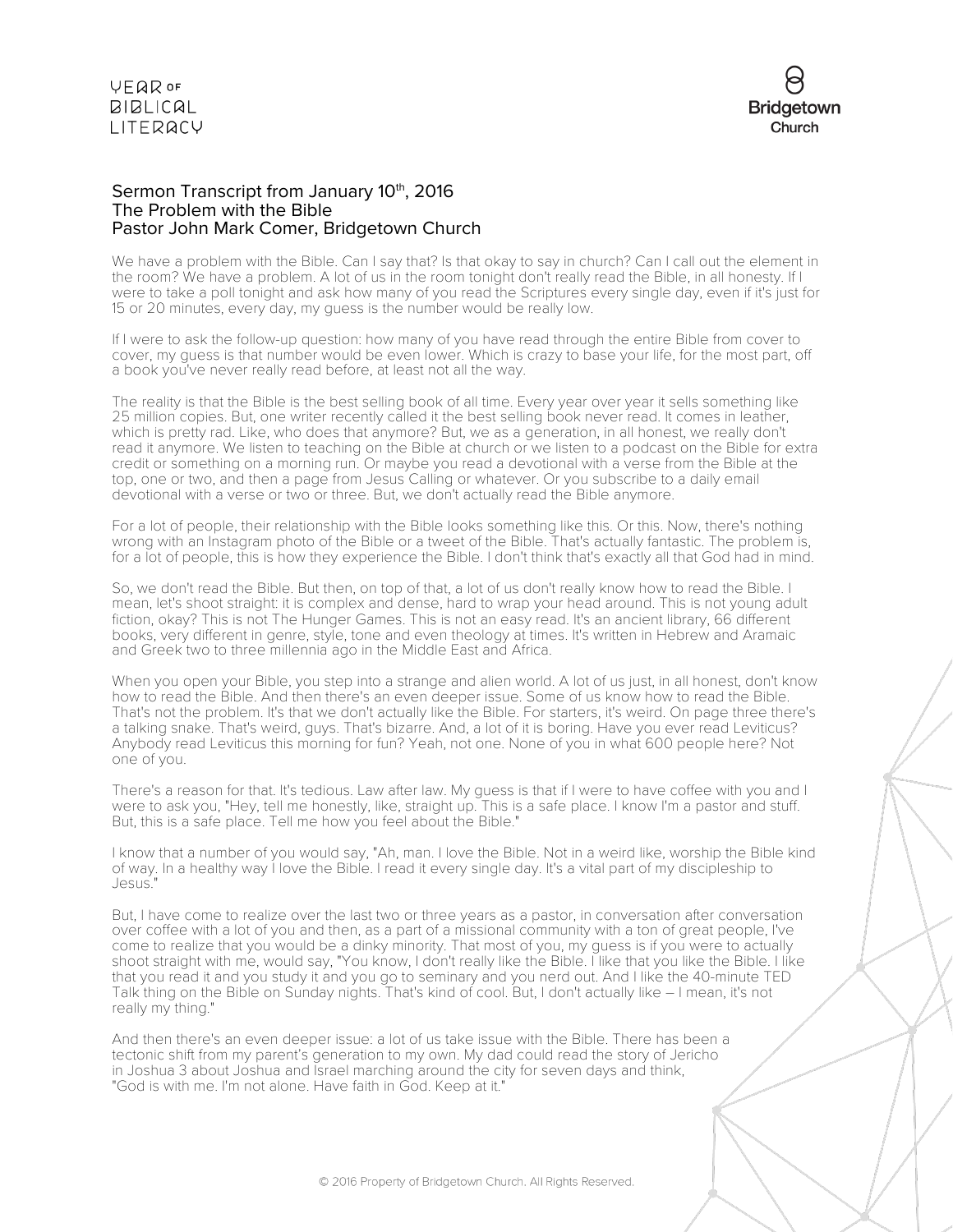

I read that exact same story and I think, "This is genocide. This is ethnic cleansing in the name of God. God commands the extinction of women and children and it feels like it's based on ethnicity. How in the world do I – this is the God I worship? How in the world do I square this with Jesus and His commands on nonviolence and enemy love?"

And then the Bible is full of so much that is good and beautiful and true and poetry and prophecy and it's subversive to the status quo. I mean, there's a reason that it's illegal in countries all over the world. There's a reason that people risk life and limb to smuggle it over border after border. People are more than willing to die to get the Bible out there, because it is mind-blowing. It has shaped Western civilization, all the good parts of it, from the ground up.

But, at the same time, it's also full of a lot of gnarly stuff. Polygamy, incest, rape, sexism and racism, war and violence and revenge. All sorts of really nasty stuff. And it's not just that this stuff is in the Bible. Well, sure. Lots of stuff is in the Bible. Most of it's a story. It's that it's in the people of God in the Bible. Right now, hopefully, you're reading Genesis. Abraham is kind of the hero of Genesis. Amazing man of faith. He's also a polygamist and a misogynist and an absentee father.

Later in the year, if you make it past Leviticus, you'll get to King David. Amazing guy. Man of God. Poet. And a violent war criminal and an adulterer and a murderer. He's the hero. The great-great-great-grandfather of Jesus the Messiah. All sorts of crazy stuff in the Bible. And then there's all sorts of questions. What about the fact that the New Testament seems to quote the Old Testament in ways that are really weird and feel like it's out of context? What about the fact that it seems like the Bible is full of contradictions and even errors? Why is it that there are so many different interpretations of the Bible? Some people read the Bible and think that all of the manifestations of the Holy Spirit are for here and now. Prophecy and healing and miracles. That's what we very much believe here at Bridgetown and live into.

But then other people read it and think, "No, that's 1 Corinthians 13 and, actually, that was then and this is now. Now we have the Bible. We don't..."

Wait, what? Some people read the Bible and think that God is in control of everything that happens and drop language like, "I believe God is sovereign." But then other people read the exact same Bible and think, "Whoa, that's not true. Human beings have free will and autonomy and responsibility for good or for evil and the future is not set in stone. It's open and permeable and..."

Well, who's right and who's wrong? It's the exact same Bible. Which brings up another question: what about all of the horrible things done in the name of the Bible? The Africa American slave trade of two centuries ago that we are still reeling from? The genocide of Native Americans? British and French and Dutch imperialism all over Africa? In today's world, the redefinition of marriage in sexuality to line up with the LGBTQ movement? Or parents who don't take their child to the doctor because of a weird reading of James 5? Or people in Alabama – God bless Alabama – who handle snakes every Sunday because of Mark 16? Or fundamentalist polygamist Mormons in eastern Oregon who take wife number two, wife number three, wife number four, thirteen, fourteen, fifteen years old because it's in the Bible?

A lot of crazy stuff has been done in the name of "the Bible says."

One Jewish professor, speaking of the very different way that Jews read the Old Testament from Christians, said this:

"You Christians see the Bible as a message to be proclaimed. We Jews see it as a problem to be solved."

But, in fact, a growing number of Christians – in particular, young, educated, urban or metropolitan Christians – are starting to see the Bible in the same way: as a problem. More of a liability than an asset. A lot of people are asking, "Is the Bible even good for us anymore? Do we really need it or is it best to just cut ties and move on? Keep Jesus, but ditch the Bible."

So tonight, to start off the year, I just want to ask one simple question: why? Why the Bible? Why read it? Why study it? Why believe it and trust it? Why live into it? Why? Why the Year of Biblical Literacy? Why set aside an entire year as a community to read and study through the Bible?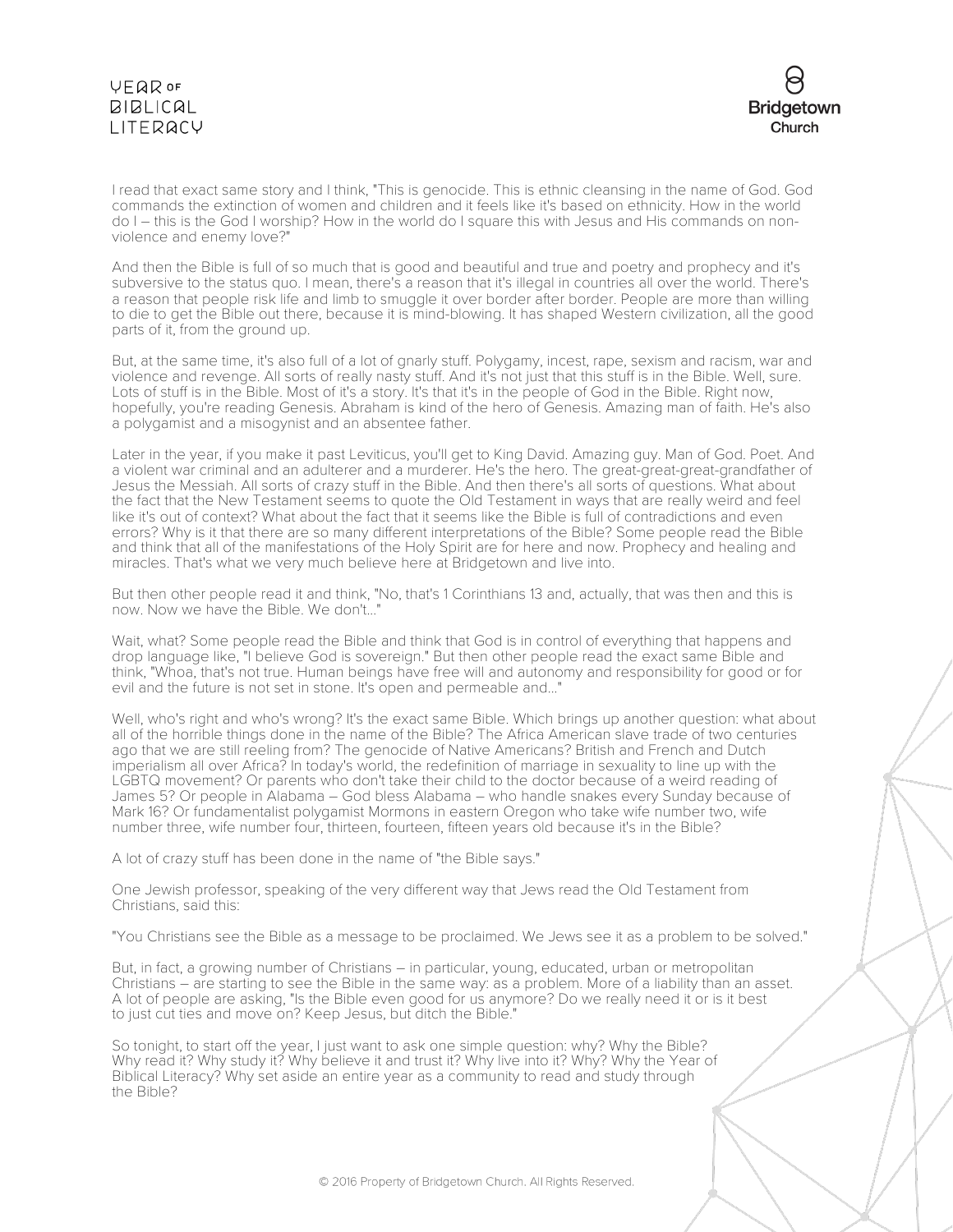

Well, the short answer is: because we are followers of Jesus. All sorts of other reasons, but that is head and shoulders at the top of the pile. We are followers of Jesus. And, if you know anything about Jesus, you know that Jesus was obsessed with the Bible. Like, to put it lightly, He was obsessed. He would read it, He would quote it, He would teach it, He would preach it, He would put it to memory, He would trust it, He would come under its authority, He would pray it, He would live it.

The odds are that Jesus had the entire Bible of His day – what we now call the Old Testament – in memory. Genesis to Malachi, quote any time of day. He was obsessed with this ancient library. After all, Jesus was a rabbi. That word "rabbi" is a Hebrew word meaning "teacher" of what? A teacher of the Bible. A rabbi was a professional Bible teacher.

In hindsight, we now know that Jesus was more than just a rabbi. He was also the Messiah of Israel and the world and He was the Lord. Absolutely. But, don't forget – and it's easy to forget – that Jesus, first and foremost, His job was a rabbi or a Bible teacher. And, as followers of Jesus, as we apprentice to Jesus of Nazareth, our end goal is to have the same kind of relationship with the Bible that Jesus had. That's the end goal.

So, tonight I want to show you a glimpse really fast of Jesus' relationship to the Bible. We'll start off right here in Matthew 5. This is the first biography of Jesus of Nazareth in the New Testament. Matthew 5, 6 and 7, which we now call the Sermon on the Mount, are kind of Matthews collection of the most important teachings of Jesus. Listen to this towards the beginning.

Matthew 5:17. This is Jesus: "Do not think that I have come to abolish the Law or the Prophets."

That was a very first century, Jewish way of saying "the Bible of the day" or "the Old Testament."

Don't think that I have come to abolish or move on from, or ditch, or throw away the Bible.

#### "I have not come to abolish them but to fulfill them. For truly I tell you, until heaven and earth disappear, not the smallest letter, not the least stroke of a pen, will by any means disappear from the Law [the Bible] until everything is accomplished. Therefore, anyone who sets aside one of the least of these commands and teaches others accordingly will be called least in the kingdom of heaven, but whoever practices and teaches these commands will be called great in the kingdom of heaven."

Notice three things. A ton I could say, don't have time for it. Notice three things tonight about Jesus' view of the Bible. First off, to Jesus, the Bible is a story that reaches its climax in His life. If you pay close attention to that language, you notice there's an odd word or two. "I have not come to abolish, instead I have come to fulfill the Scriptures."

And then later he writes, "Until everything is..." – what? – "...accomplished." That's fascinating language. To Jesus, He read the Scriptures, not an encyclopedia of truth, which is how a lot of people, particularly in the United States, read the Bible. Not as an encyclopedia of truth, as a scientific textbook that we data-mine for truth about God and Jesus and life after death or whatever.

There is truth all over it, for sure. But, first and foremost, Jesus read this library as a story. A long, drawn out narrative about God and human history, where it comes from and where it's all going. And it's a story, in Jesus' mind, that all builds up to Him. To His coming, His birth, His life, His teaching, His miracles, His kingdom work, His death, His burial, His resurrection and then, after that, the Holy Spirit.

So, for Jesus, the Bible is a story that reaches its climax in Him.

Secondly, to Jesus, the Bible is trustworthy. He says, "Truly I tell you," - that's Jesus for "this is really it." -"...until heaven and earth disappear, not the smallest letter," - in Greek it's "not the iota", which is, quite literally, the smallest letter in the Greek alphabet  $-$  "not the least stroke of a pen,"  $-$  in Greek, it's a word for this minute dot that is smaller than the dot over the 'i' in the English language that was used not even as part of a letter. It was used to help with pronunciation of Greek writing for reading. Not that. Every scrap of ink is the idea here. Not one will ever pass away.

Well, that is about as high a view of the Bible as you can ever have. The Bible has really come under fire in the last century or two. We'll talk about that a ton in the coming year.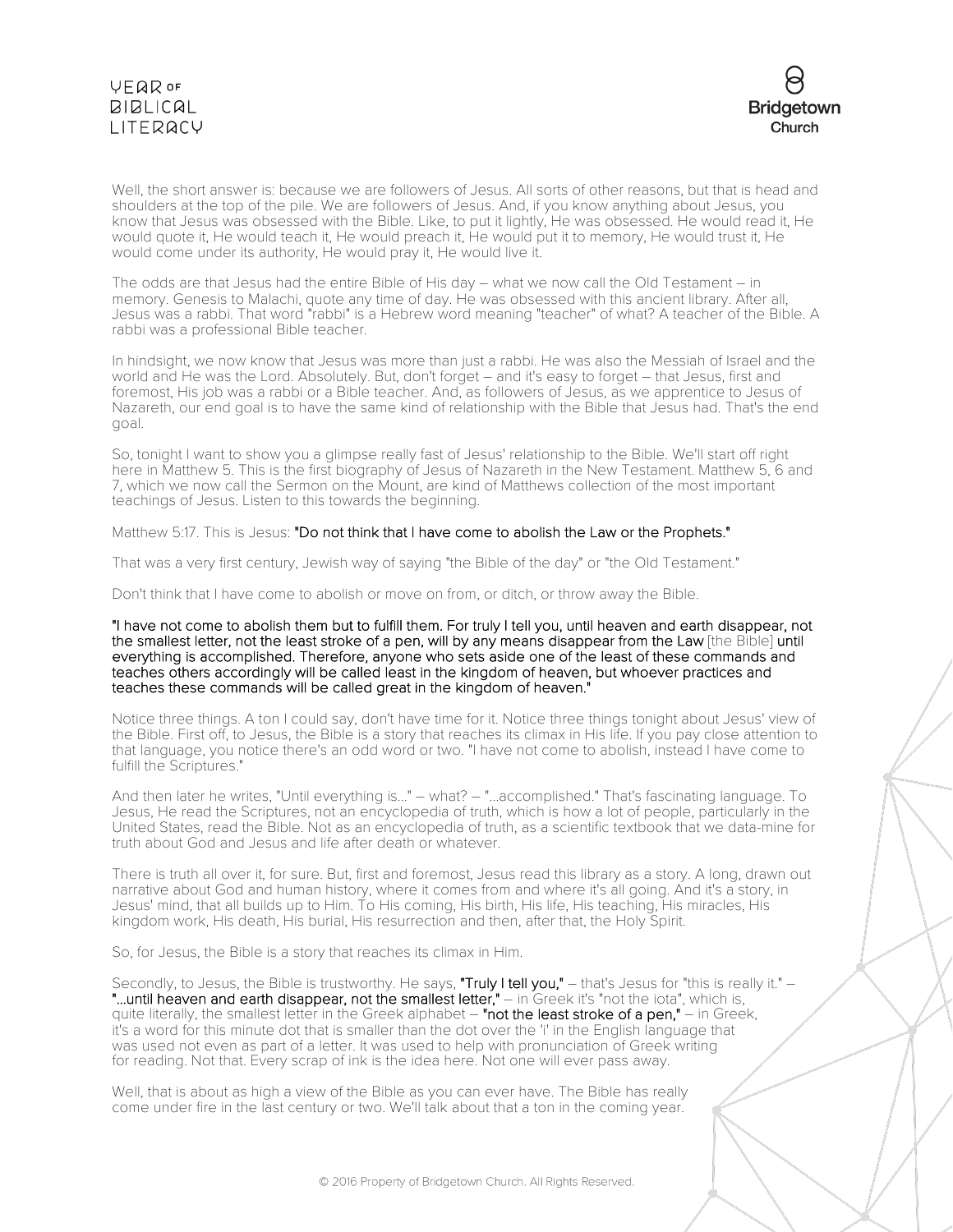

Really it's more a way of reading the Bible that has come under fire. But, when Jesus was stuck with a question about the Bible or an accusation against the Bible, nine times out of ten, Jesus would never, ever rail on the Bible. His beef was usually with somebody's misreading of it.

For Jesus, the problem wasn't the Bible, it was the way you read it or you don't believe it or you misinterpret it or you have this weird bias or whatever the case may be. To Jesus, no, the Bible is trustworthy.

And third, to Jesus, the Bible is authority.

I love that line in Matthew 5:19, "Anyone who sets aside one of the least of these commands..." – anything in here – "...and teaches others accordingly..."

"Hey, that's not really a big deal."

#### "...will be called least in the kingdom of heaven."

That phrase "sets aside" can be translated "break" or "ignore" or "relax." So, if you break the commands in the Bible like, "Hey, it's okay. That's radically out of step. Like, this is 2016. Come on. Get your laws off my body or whatever."

Or if you ignore it like, "Yeah, I know it's in there. But, eh. Whatever." Or if you kind of relax it like, "Yeah, I know. But, boys will be boys or whatever." Man, you will be called least in the kingdom of heaven. In Jesus' view, we are to come under the authority of the Bible. I'll talk about this in a few minutes. To understand the Bible means, quite literally, to stand under the Bible. But, before you freak out, Jesus was no close-minded, dogmatic fundamentalist. Not at all.

In fact, skip down to Matthew 5:21. Let's keep reading.

"You have heard that it was said to the people long ago," – quote of the Bible – "'You shall not murder, and..." – interpretation of the Bible – "...anyone who murders will be subject to judgment.' But I tell you that anyone who is angry with a brother or sister will be subject to judgment.'"

Skip down to Matthew 5:27: "You have heard that it was said, 'You shall not commit adultery." – end quote from the Bible - "But I tell you that anyone who looks at a woman lustfully has already committed adultery with her in his heart."

Skip down to Matthew 5:33: "Again, you have heard that it was said to the people long ago," – quote from the Bible – "'Do not break your oath, but fulfill to the Lord the oaths you have made.' But I tell you, do not swear an oath at all."

Skip down to Matthew 5:38: "You have heard that it was said," – quote from the Bible – "Eye for eye, and tooth for tooth.' But I tell you, do not resist an evil person. If anyone slaps you on the right cheek, turn to them the other cheek also."

Matthew 5:43: "You have heard that it was said," – quote from the Bible – "Love your neighbor and hate your enemy.' But I tell you love your enemies and pray for those who persecute you."

Now, Jesus goes on. What's happening here? This is Jesus calling out all sorts of popular readings and misreadings of the Bible in His first century, Jewish world. Stuff on marriage, stuff on divorce, stuff on sexuality, stuff on military violence. Here's what you need to see: to Jesus, the Bible is in constant need of debate and dialogue and reading and rereading and rethinking from the ground up in order to get back to the heart of the text.

The fundamentalist bumper sticker, "the Bible says it, I believe it, that settles it," in my opinion, would not fly with Jesus. Because what is that philosophy – and that's what it really is – missing? The Bible says it, I interpret it. That just doesn't really fly on the bumper sticker. Right? But, freshman level hermeneutics, if you go to Multnomah or you read a 200-page book on hermeneutics – if you're new to that word, it's the art and science of reading the Bible well. Okay?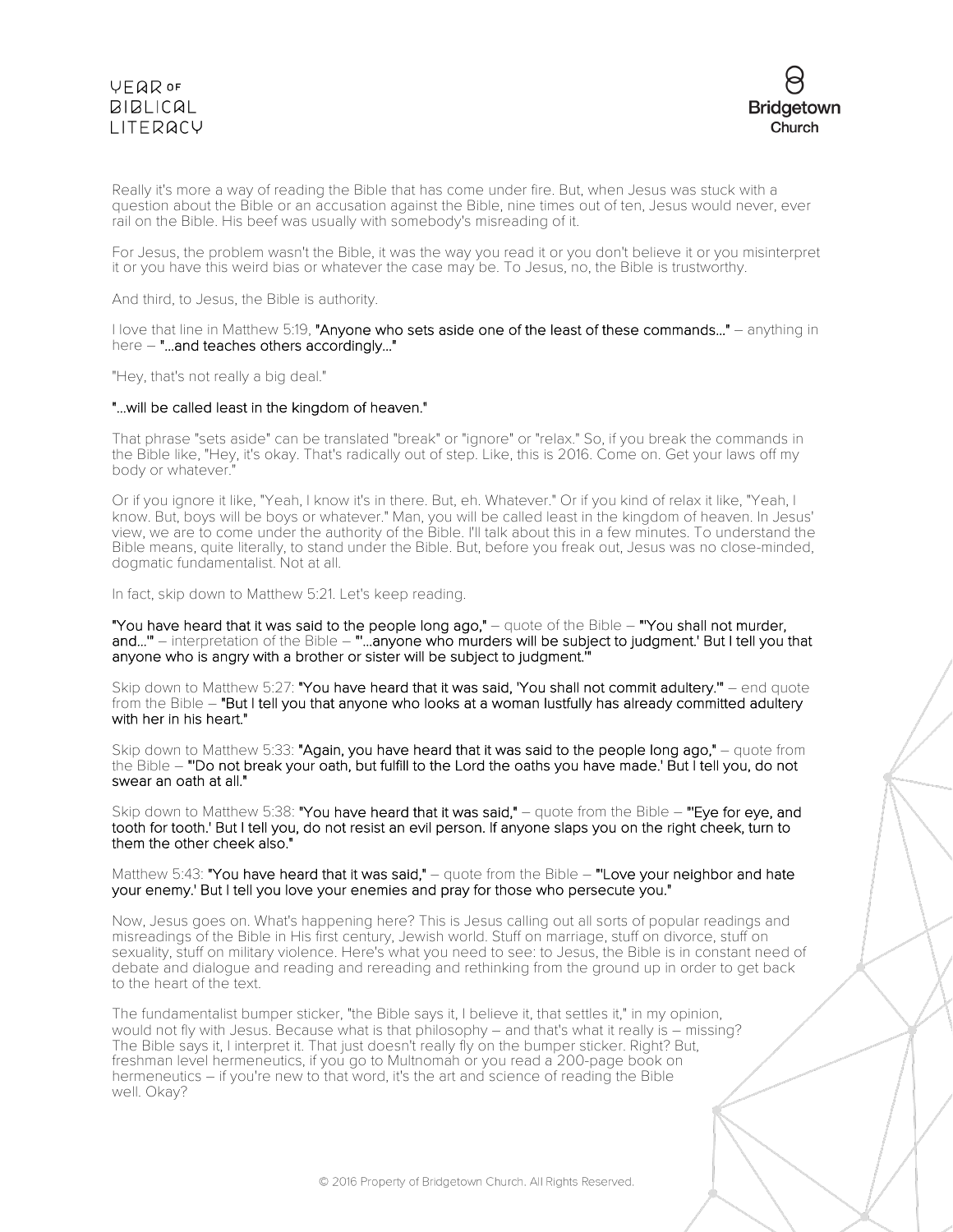

So, one of the first things you learn in hermeneutics is there are basically three steps to Bible study: revelation, interpretation, application.

Revelation: what does that text say? Interpretation: what does the text mean? Application: how do we live the text out? Now, fundamentalist readings of the Bible blur the lines between revelation and interpretation. So, if you get into a conversation with a fundamentalist, let's just say, hypothetical situation, that you have a number of them in your extended family. Not me. You. And let's just say that every Thanksgiving you dread it because you're just waiting for the dude person to walk over, start the conversation and, let's just say that last Thanksgiving there was a tract from 1973 that was put in your lap.

Let's just say that's your reality, okay? And that if you're not reading the King James, you're in sin. Let's just say that's your reality. Okay? Not me. This is you. Alright? What the fundamentalist – let's say you get into a debate about whatever. The age of the Earth. Okay? How to read Genesis 1. The fundamentalist will say something like, "Well, the Bible says, quote, and I believe the Bible."

Have you ever sat there and thought to yourself, "Well, I believe the Bible too? But, I don't think that's what it means."

But a fundamentalist cannot, or worse, will not, distinguish between revelation and interpretation, between what the text says and his or her reading of the text. Not Jesus. Jesus is not a fundamentalist. He gets that it takes intelligence to read the Bible well. We al know this, right? Now, that does not mean – you don't need a PhD, you don't need a seminary degree, you don't need four hours in Greek and Hebrew every single morning to read the Bible well at all.

But, you do need the skill and the acumen and a little bit of experience to know how to read the Bible well. The Bible has been used for some of the greatest good in human history and it has been abused for some of the greatest evil.

Mark Twain said the Bible is both the poison and the cure. It has been the justification for slavery, but it was also the – without a doubt – driving force behind the movement in both 18th century London, England with Wilberforce and other followers of Jesus and then, a century later, here in the North of America for abolition to end slavery. It was all because of the Bible. It has been used time and time again as a legitimate excuse for war, because there was lots of war in the Bible.

But yet, there's no doubt it was the Bible that was the driving force for Nelson Mandela, Dr. Martin Luther King, Desmond Tutu and even Gandhi, who wasn't even a follower of Jesus, to work for peace and reconciliation. The fact is, in the wrong hands, the Bible is dangerous.

Eugene Peterson has a great little book out on the Bible. We have it for sale over at the annex. And he has this great analogy of how giving the Bible to some people is kind of like giving keys to an adolescent to the family car. Like, you have to be careful. It can be dangerous. Peter writes about how some people "twist the scriptures to their own destruction."

So, for Jesus, the Bible, it's not something for the professionals and the professionals only. No. But it is something that we need to wrestle with, and constantly wrestle with and read and reread and debate and rethink, generation after generation after generation with humility and wisdom and skill and intelligence and an open mind and an eye to Church history. We have to come at it like that.

Now, we see why over in Mark 12. Stay with me. Turn to the right to the next biography over. Mark 12. This is a fascinating story about Jesus and the Bible. Mark 12. If you pick up in verse 35.

"While Jesus was teaching in the temple courts," - so, as far as we can tell, teaching the Bible in the temple courts – "he asked, 'Why do the teachers of the law'" – or the professional Bible teachers of the day  $-$  "'say that the Messiah is the son of the descendant of David? David himself,"  $-$  listen to this – "speaking by the Holy Spirit, declared:"

And then here's a quote from Psalm 110. The middle of the Bible.

### "'The Lord said to my Lord:

"Sit at my right hand until I put your enemies under your feet.'"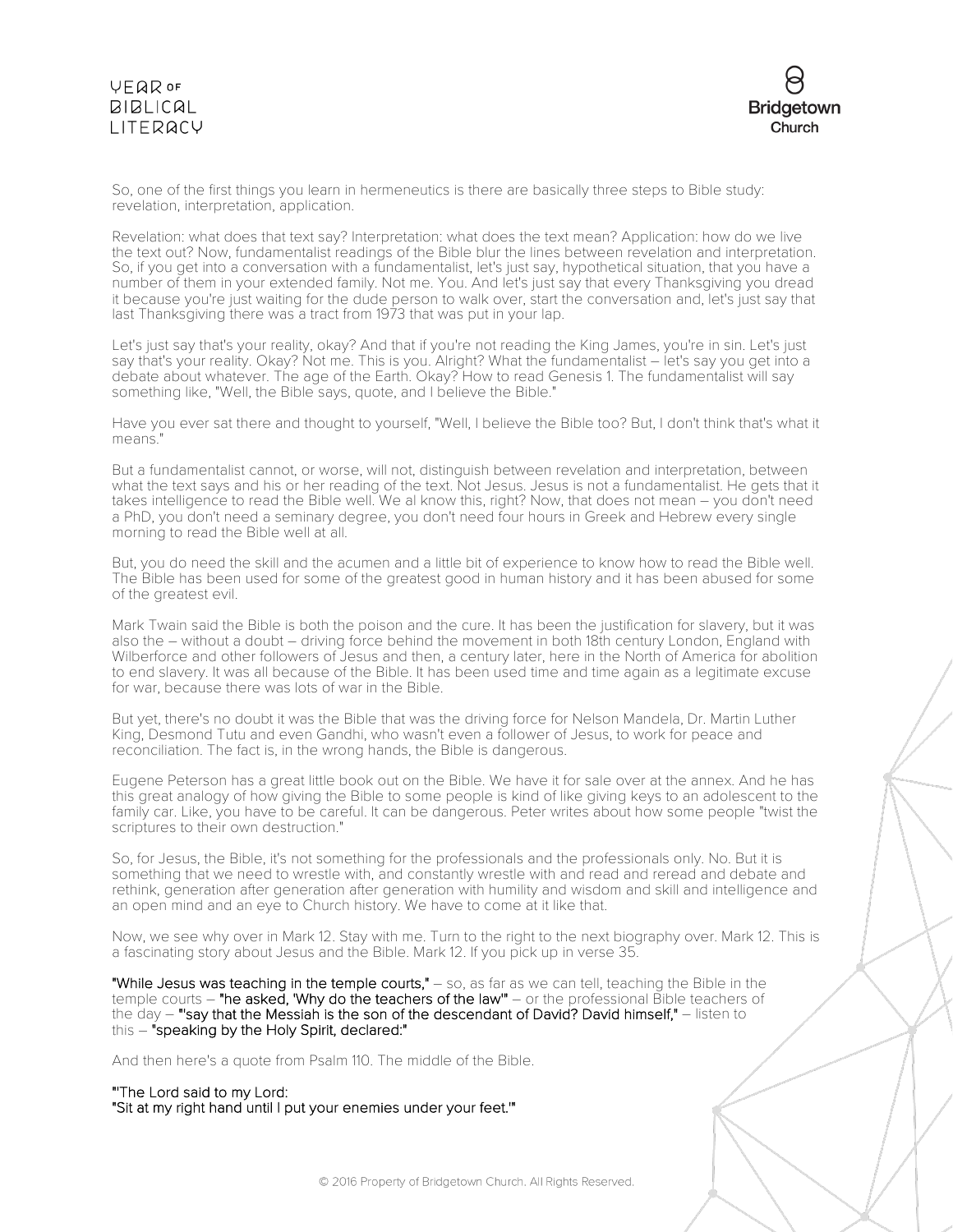

Now, Jesus goes on to interpret that. We don't need to get into all of it tonight. All I want you to see is Jesus' quote of Psalm 110. Notice Jesus' setup: "David himself, speaking by the Holy Spirit, declared."

Listen: to Jesus, the Bible is a divine and a human word. We'll talk about this next week and the week after and the week after and the week after and the week after and all year long this idea that the Bible is a divine and human word.

Here's the short version to whet your appetite: we live in the wake of the conservative/liberal divide of a century or two ago and we're still stuck – and particularly in the US. This a particular American issue and problem. We're still stuck in this either/or, us versus them way of thinking about the Bible. As a general rule, conservatives emphasize the divine side of the Bible. So, the conservatives emphasize this fact that the Bible is Scripture. It's the Word of God.

2 Timothy 3:16 is the all-time favorite verse of conservatives. "All Scripture is God-breathed."

Beautiful Scripture. Whereas liberals or progressives, who obviously are all over a city like Portland, emphasis the human side of the Bible. So, to a progressive, you view the Bible more as literature; as man's thoughts from a very long time ago about God and man and life and it's poetic and it's beautiful and most of it is outdated and radically out of step with the modern world.

Now, the two sides kind of lob grenades back and forth at each other, but this either/or way of thinking is so off. To Jesus, there is no doubt it is a both/and. David himself, speaking by the Holy Spirit, said. To Jesus, the Bible is divine. Speaking by the Holy Spirit. It's God-breathed. And it's human. David wrote that. Paul wrote that. Moses wrote that. This is not a dirty little secret. Sometimes it feels that way if you grow up in a conservative church. This is not a dirty little secret that you need to sweep under the rug. The Bible is not hiding the fact that it has human fingerprints all over it.

Paul, to the church in Corinth. Paul: "I don't really know that Jesus thinks about this, but here's my opinion." That's is a summary of 1 Corinthians 7. Like, the Bible is not hiding. The Bible is not scared to open up and say, "Oh, yeah. I was inspired by the Holy Spirit and this is the work of David or Heman the Ezrahite or the sons of Korah or Paul or Peter or John or Jude or whoever."

It's not a secret, much less a dirty little one at all. It is a human – it's written by men and maybe even women. And it was, at the same time, inspired by God. It is Scripture. It is. That word means a sacred writing. You're not just reading the Odyssey or the Iliad or The Hunger Games. You're reading Scripture. It's sacred. But, it's also literature. It's a poem, a biography, a genealogical record, census data, an ancient myth, a parable, an allegory, a letter. It's Scripture and it's literature. It's divine and it's human.

David himself, speaking by the Holy Spirit, said. And these two things are not at odds with each other. But, they are in tension. There's no way around that. They are in tension. And I believe that, as followers of Jesus, we have to live in that tension. Jesus got a lot of flack for His reading of the Bible from both the left and the right of His day. From the Pharisees, who were the closest thing in His world to kind of the conservatives, and from the Sadducees, who were the closest thing in the ancient world to what we would think of as a progressive or a liberal. Both had issue with Jesus' way of reading the Bible. My guess is that we will get a little bit of flack in the coming year because we read the Bible too conservative or not conservative enough or whatever. But, this is what it means – I believe – to read the Bible like Jesus.

One more before we move on. Just rewind a paragraph or two. There's one more thing I want you to see. Why this matters so much.

Mark 12:18, "Then the Sadducees, who say there is no resurrection," - okay, so that was a theological viewpoint. They did not believe in the resurrection – "came to him with a question. 'Teacher,' the said, 'Moses wrote for us that if a man's brother dies and leaves a wife but no children, the man must marry the widow and raise up offspring for his brother.'"

This is actually a beautiful command that was all about care and preservation of women. It was actually really a beautiful thing. Very long time ago, thankfully. That would be really weird now.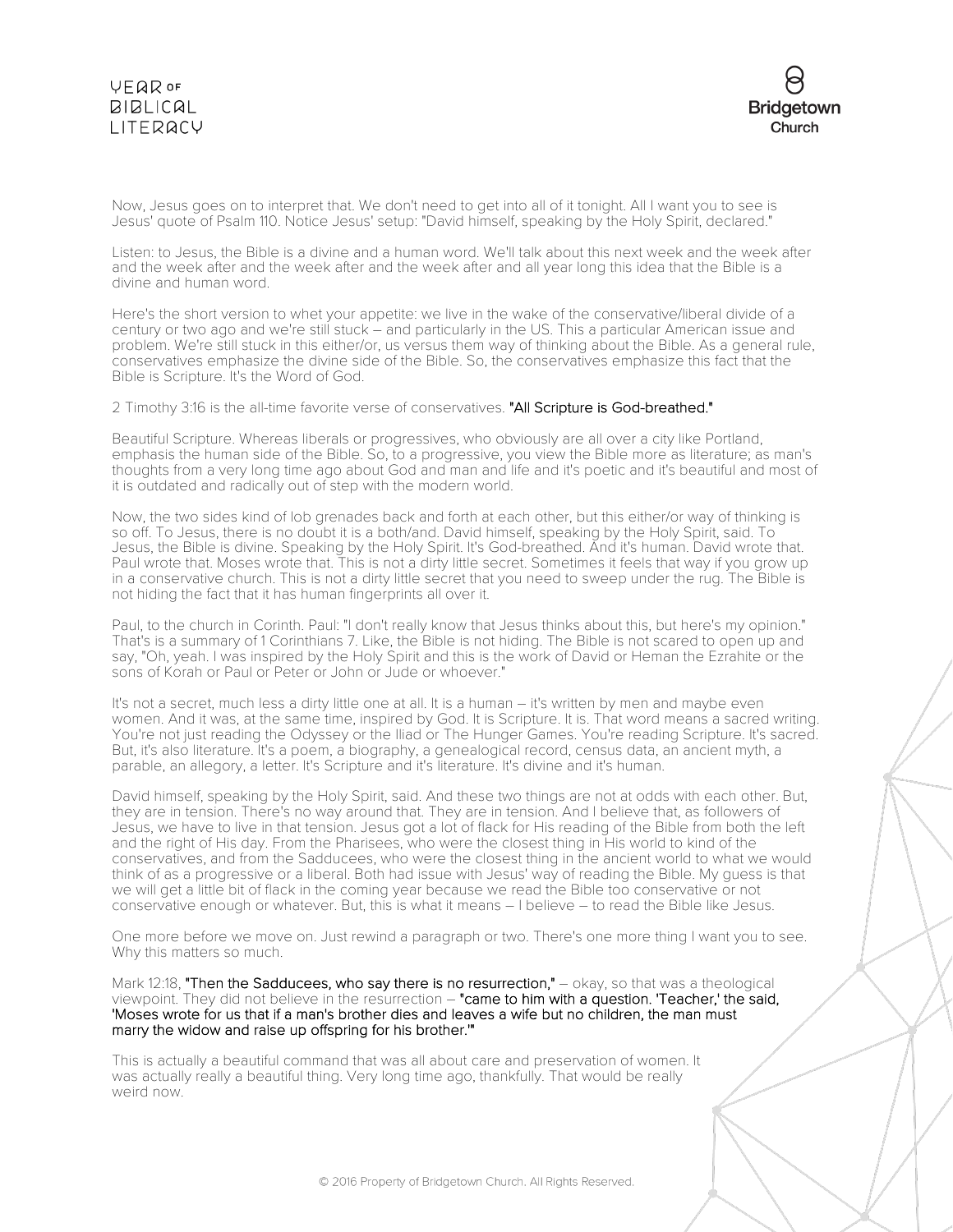



#### "'Now there were seven brothers. The first..." – have you ever read this story? "'The first one married and died without leaving any children. The second one married the widow, but he also died, leaving no child. It was the same with the third. In fact, none of the seven left any children at all.'"

Okay. You would think that by about brother number four they would figure out something's not right here.

### "'Last of all, the woman died too.'"

So, this is just the weirdest, kinky, hypothetical situation.

#### Mark 12:23, "'At the resurrection, whose wife will she be, since the seven were married to her?'"

Okay. This is not a theological issue today. So, we read this and think who cares? Okay? All I want you to see tonight is Jesus – there's actually a beautiful back story. But, all I want you to see is Jesus' answer.

Mark 12:24, "Jesus replied, 'Are you not in error..." – you're wrong  $-$  "...because you do not know the Scriptures or the power of God? When the dead rise, they will neither marry nor be given in marriage; they will be like the angels in heaven. Now about the dead rising – have you not read in the Book of Moses, in the account of the burning bush," - this, by the way, is like Biblical kung-fu right here. Jesus is so dang smart. The Sadducees only believed in the Torah and the first five books of the Bible, not in the Prophets. So, to a Sadducee, only the first five books, the books of Moses, were authoritative and not the other ones. So, Jesus makes a case for resurrection out of the first five. It's just brilliant.

### "how God said to him, 'I am the God of Abraham, the God of Isaac, and the God of Jacob'?"

That's a quote from Exodus 3.

### "He is not the God of the dead, but of the living."

### And then listen to that line: "You are badly mistaken!"

To Jesus, a lot of people are "in error" because "you do not know the Scriptures or the power of God." Maybe because you've never read the Scriptures, maybe because you don't know how, maybe because you've read it, but you've read it wrong or with bias. Maybe because you've read it with no faith and you don't actually believe it. But, for whatever reason, Jesus says to this group of men and woman, who were not illiterate of the Bible as most people in our generation and our day and time are, he says, "You are badly mistaken. You are way off."

I can't help but wonder, particularly now in our generation, how much error, how much bad thinking and, even worse, living comes out of our illiteracy of the Bible because we do not know Scriptures and we don't know the power of God. We don't actually believe what it is that we read in the Bible.

This is what we want to change – one of many things – in the coming year. Now, there's a ton more that we will say over the next year about Jesus and His view of the Bible. But, just to recap for tonight, to Jesus, who was a rabbi, who was a teacher, the Scriptures are a story that all builds up to His life and are trustworthy. Not one dot, not the smallest letter. And the Scriptures are authority. We live under the authority of the Bible. But, at the same time, the Scriptures are in constant need of debate and dialogue and an open mind. Let's read that and reread it, generation to generation. Because the Scriptures are a divine and a human word. Scripture and literature.

And, because of all of that, knowing the Bible and believing the Bible are essential to live well. So, this whole "reading the Bible" thing is, at its core, about following Jesus. Now, hear me out: we follow the Bible because we follow Jesus, and not the other way around.

Andrew Wilson, British writer in his fantastic little one-sitting read on the Bible called "Unbreakable," – it's out at the book table – he writes this:

"Our trust in the Bible stems from our trust in Jesus Christ. I don't believe in Jesus because I trust the Bible, I trust the Bible because I trust in Jesus. I love Him and I've decided to follow Him. So, if He talks and acts as if the Bible is trustworthy, authoritative,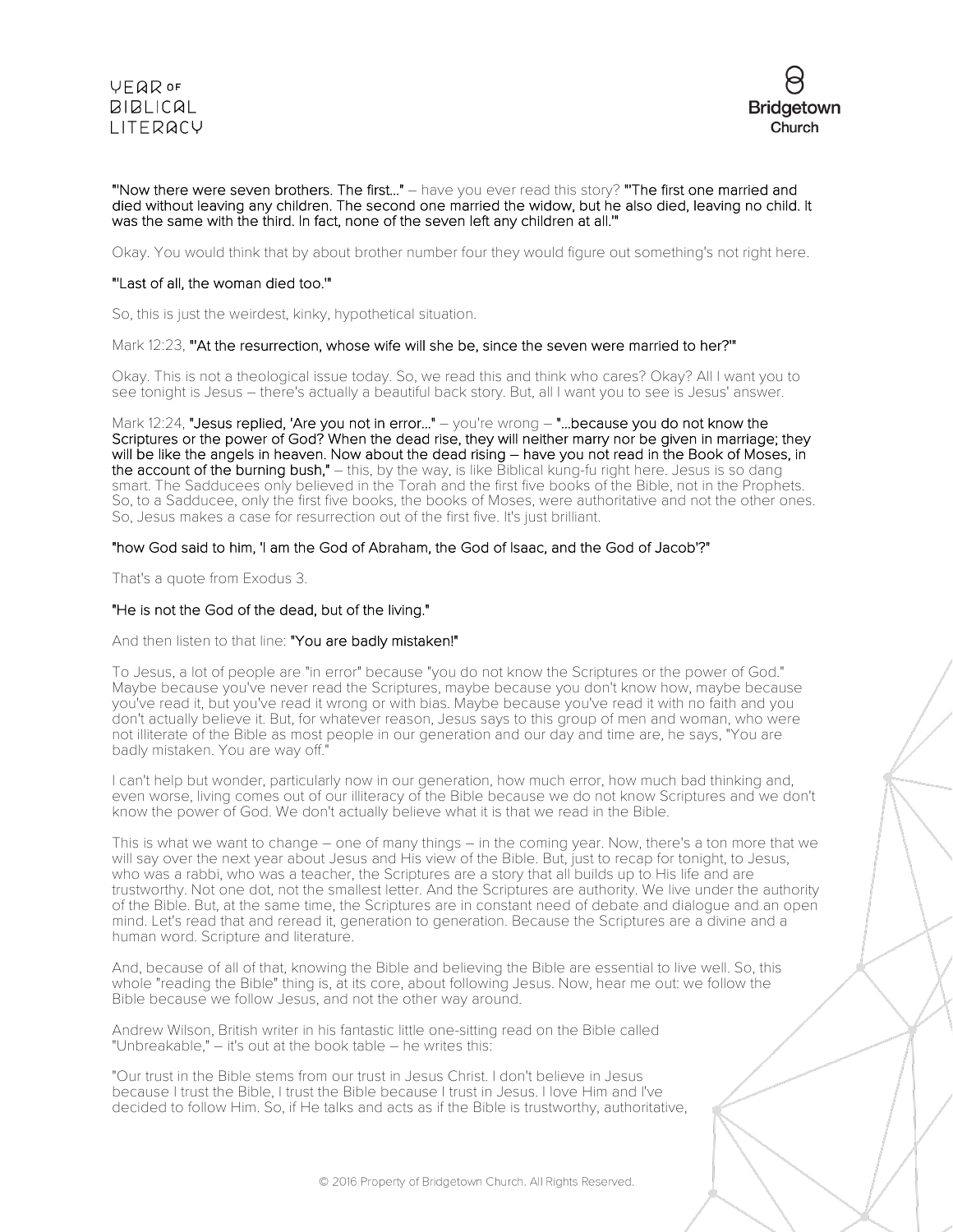

good, helpful and powerful, I will too. Even if some of my questions remain unanswered or my answers remain unpopular."

If you grew up in the Church, the odds are you don't realize how odd it is to base your life off an ancient library of books. That's weird. That's really weird. But, we don't – I love Wilson's point. We don't believe the Bible is Scripture because the Bible says it's Scripture. That doesn't make any sense. All sorts of writings make that claim. The Quran makes that claim, the Book of Mormon, the Bhagavad Gita. We believe the Bible is Scripture because we believe in Jesus and Jesus said that the Bible was Scripture.

That's why we follow Jesus into relationship with the Bible and that is why we come under the authority of all things of the Bible, the ancient library of writings.

One last passage. Turn back to the Gospel of Matthew, just a page or two to the left to Matthew 28. I want you to read here the closing scene in Matthews's biography. This is the closing scene. Last thing. Jesus is literally up on a mountain.

Matthew 28:16: "Then the eleven disciples went to Galilee, to the mountain where Jesus had told them to go. When they saw him, they worshipped him; but some doubted."

I love the openness and honesty in the Bible.

#### Matthew 28:18: "Then Jesus came to them and said, 'All authority in heaven and on earth has been given to...'" – who? – "'...me.'"

That, by the way, is how you say Jesus is Lord in the first person. And this is what we believe. As followers of Jesus, we believe that Jesus was a rabbi; a brilliant, evocative, Jewish peasant teacher. But, we also believe He was way more than that. He was the Messiah, for sure, of Israel, and He was the Lord. He was and is the ultimate power in the Universe. The embodiment, the in-flesh-and-blooding, of the God who made everything. And, because of that, we believe that all authority in heaven and on earth – that just about covers it – is vested in who? In who? It's not a trick question. Jesus.

Notice: not the Bible. Jesus' closing line is not, "All authority in heaven and earth has been given to the Bible, so read it a lot." That's not what He says. He says, "All authority in heaven and on earth has been given to me."

Jesus is our authority. He's our boss, for lack of a better word. Make sure you get that. But, here's the follow-up: Jesus, as you go on and read the story, has made the decision to mediate His authority through the Scriptures. I repeat: Jesus is the authority, but He has made the decision to mediate His authority through the Scriptures.

Now, if that sounds weird, this is totally normal. This is how human society works. Almost all authority is mediated through speaking and/or writing, which is speaking on paper. When your boss sends you an email saying, "Do this, that or the other," you obey the email because it's from who? Your boss. When your wife sends you a text, "Hey, on the way home, will you pick up wine or whatever," you obey the text, because it's from your boss... wife, I mean. Okay?

All authority is mediated through speaking and writing. This is true for the US government, the Constitution, law, this is true for the city of Portland, a speed limit sign. This is true for PSU or your college or your university. This is true for your job. This is true for your gym. All authority is mediated through speaking and writing. This is how human society works. Jesus' authority is no different.

Now, scholars, to nerd-out on you for a minute or two – and stay with me. Scholars talk about how the Scriptures are covenant documents, meaning they are documents, or writings – a book, a poem, a letter – for people – listen – who enter into covenant (or into relationship) with Jesus. That means the Bible is not for everybody, it's for people in covenant with God or with Jesus. This is very important to wrap your head around. This is where the religious right gets it wrong. You can't just stand up in Washington DC or on Fox News and say – whatever the conversation is about. Gay marriage or gun control or whatever. You can't just stand up and say, "Well, the Bible says."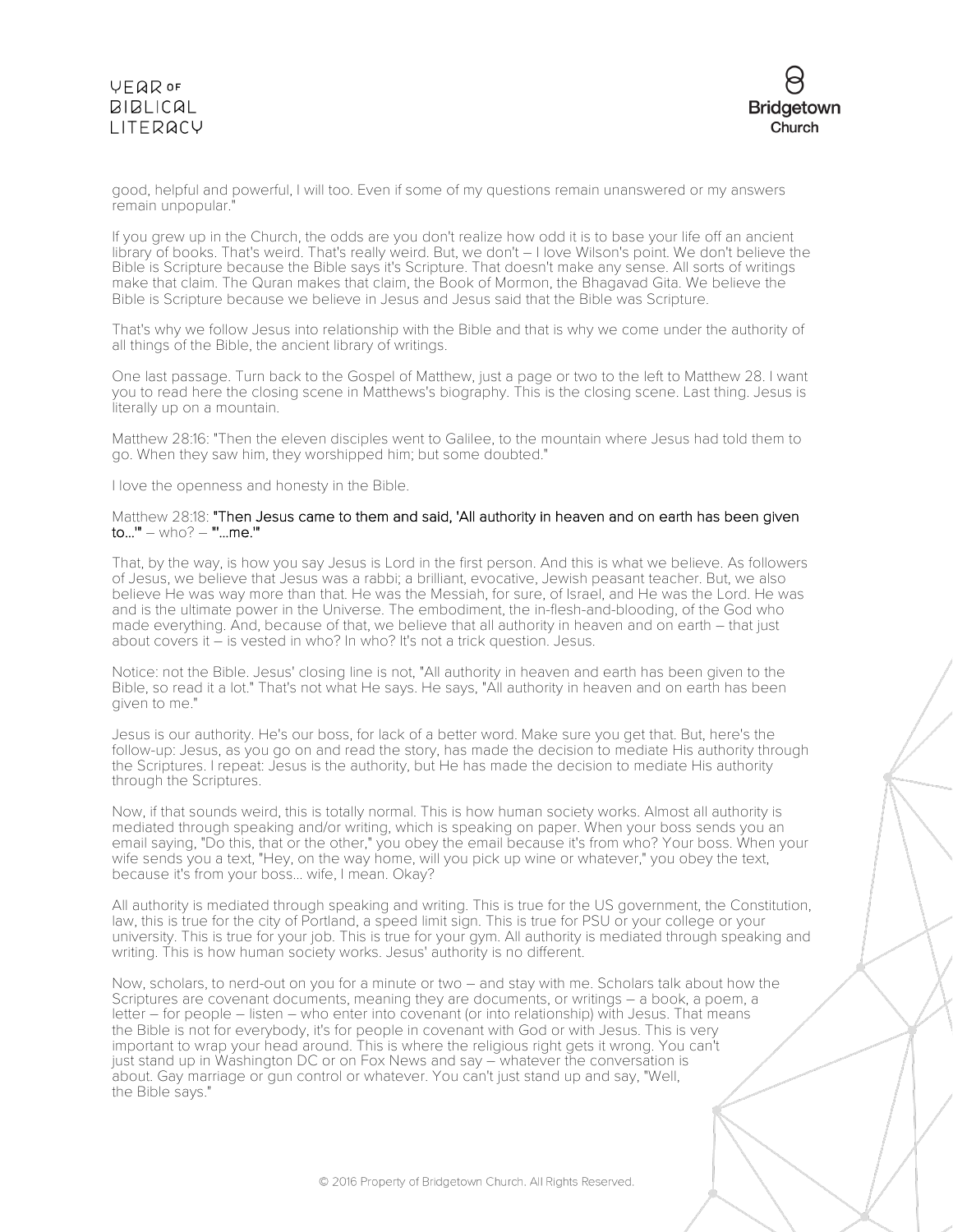

Well, yes, the Bible says. And maybe even your reading of the Bible is right and true, but the Bible is not authoritative for the United States of America. It's true, but it's not the authority. It's authoritative for followers of Jesus. The Bible is not the authority for my agnostic, semi-Buddhist, intellectual friend or for my gay neighbor. It's true for them. In its pages we read the best true way to be human, for sure. But, it's not the authority. It's my authority. Why?

Because I'm a follower of Jesus and it's His covenant documents and I, of my own free will and volition, have made the decision to go into the waters of baptism, to come out the other side. I claim that I believe that Jesus was not just a rabbi, but He was the Lord of all creation. I claim that I follow Jesus, that He is my rabbi, I am the apprentice, I live under the authority of Jesus. So, that is mediated through the Bible that I have and read every single day.

So, I live the Bible, I believe the Bible, I trust the Bible, I obey the Bible because I'm a follower of Jesus and these are the covenant documents for how I enter into relationship with Jesus. Which means what? Which means – this is what it all comes down to – to obey the Bible is to obey Jesus and, on the flip side, to disobey the Bible is to disobey Jesus.

When we obey the Bible that is an expression of our faith in Jesus, our trust, our obedience. And, when we disobey the Bible or explain it away or ignore it or shrug it off, that is an expression, as well, of our lack of faith in Jesus or our lack of trust in Jesus and His take on whatever and our disobedience of Jesus. One of the things that we'll talk about a ton in the coming year, because it is such a thorny issue, is the issue of Biblical authority.

So, most of you know this: we are living, right now, in a generation-wide crisis of Biblical authority. In the West, authority used to be vested in the Bible and tradition. So, 500 years ago, the authority figure in society was the Bible and the priest. The Bible says or the priest says. Then, after the enlightenment, all of that changed and authority was then vested in science and an education. So, the authority figure became the scientific study.

"Well, there's a new test on genetics or this that or the other and it says..." – end of story.

Or the professor. "Professor so and so, he has a PhD and therefore he's right."

There's still a hangover of that in the world we live in now. But now, we've moved past that into this brand new world of post-modernity into a post-Christian, post-secular, post-everything world. And now sociologist write a lot about how authority has come to be vested in what sociologists call "the autonomous self." So now, the authority figure is you and, if you want it, your therapist. Which is why so many of your friends justify behavior by saying, "Well, my therapist says." End of story.

Fifty years ago you'd say, "Well, a professor says," or, "This scientific study says. End of story." Five hundred years ago you'd say, "Well, the priest says. End of story." Now it's, "Eh, I don't know if I feel like that. I don't know if I think that's true." Or, "My therapist says. End of story."

Now, all of this tectonic shift in where authority is vested in Western European culture, has done a number to our relationship with the Bible. Because, as a general rule, most of us live as if we are the authority. So, this idea to come under – not only in Jesus, in general. That's weird enough. But then to come under this ancient library of writings, some of which are really hard to even understand? That is a bizarre, new, strange idea to a lot of people even here in the room tonight.

But, all of the debate, all of the controversy, all of the anger and back and forth, all of the acrimony about whatever issue – gay marriage or divorce or gun control or whatever. At the end of the day, when you pay close attention, it is debate about the authority of the Bible. Is the Bible authoritative or is it not? That is the crux, that is the question. All the other questions are secondary. The role of men and women in church? It's all second. Is the Bible authoritative or not?

But, here's the thing: I would love to just stand up here and say, "Yes it is! And, here at Bridgetown Church, we believe that the Bible is authoritative."

Fifty of you leave the church, everybody else [clapping.] But, we all know it's not that simple, right? Because yes, authority is mediated through writing. Yes, the Bible's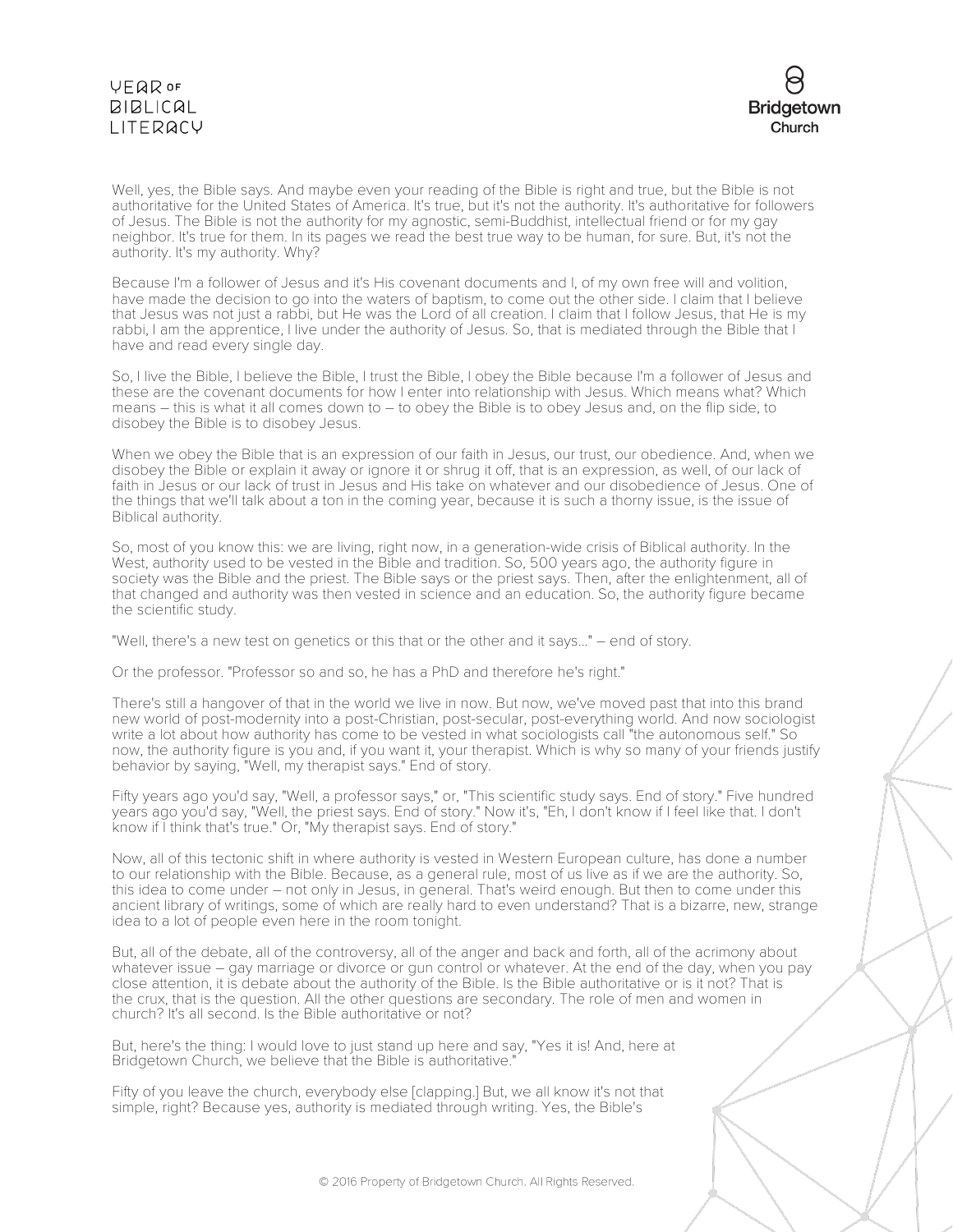

authoritative, but this isn't a stop sign. So, authority mediated through the city of Portland to you and me, speed limit: 35 miles per hour. If you drive past that at 45 miles per hour and a cop pulls you over, "I'm sorry, you were driving 45. The speed limit, that sign, did you see it?"

"Yeah, it's 35."

You don't fire off, "Well, you know, that's your interpretation, Officer. I went to PSU. Do you know what postmodernity is? It's kind of all a little bit subjective and, actually, if you know the Latin root to the word 'limit' is this thing and, actually, it's more about borders and how borders expand. It's far more flexible than you would imagine. Come on. Nobody actually drives 35 miles per hour anymore. I mean, come on. Get with it. You know?"

"That doesn't fly. Three hundred and fifty dollars. Goodbye. End of the story."

And there's a lot in the Bible that is just that clear. "You shall not commit adultery."

"Well, what exactly is adultery? Is it..."

Shut up. Shut up. Alright? That's really clear. But, there's a lot in the Bible that's not clear. We'll talk about all of this in the coming year. For example: most of the Bible is a story. The vast majority, well over 50% of the Bible, is narrative. The Bible is authority? Oh... okay? In what way is a story about Joshua marching around Jericho for seven days and then killing women and children and men authoritative over my life? In what sense is a story about a dude having sex with his daughter-in-law and then wanting to burn her alive – that's at the end of Genesis. You have that to look forward to next week. How is that authoritative over my life?

And then there are all sorts of commands in the Bible that are universal commands, for all people for all time. For example: Jesus said, "A new commandment I give you: love one another."

That's for everybody. Jewish, Gentile, 21st century, 1st century. But then a lot of commands in the Bible are local commands. Like when Jesus tells James and John to go into the village Bethphage and get a donkey. So, when you read that passage – we'll get there in August – you don't need to go get on a plane and fly over to Israel and walk to the village and rent a donkey. And you don't need to feel guilty for not doing that. You know what I mean? When you read your Bible that morning, you just don't need to feel like, "Oh, God. I'm sorry. I know I should really go rent this donkey for you, but I just, it's finals week and I'm so sorry. You know? I'll take communion twice Sunday."

That's a local command. Okay? That's easy. But, here's the thing: there are a number of commands in the Bible where it's not really easy to figure out if it's universal or local. What about Genesis 1:28? "Be fruitful and increase in number; fill the earth and subdue it."

What about that one? Are you all supposed to get married? Some of you are like, "Yes, please." Others of you are like, "No!"

Are you all supposed to have kids? And, if so, by the way, it says "multiply." Like, two kids isn't enough. That's addition, not multiplication. Okay? You don't even start to obey that command until number three. So, I'm in it. We're all done. You young couples are like, "Come on, man. It's in the Bible."

Yeah, but what about the fact that now we have seven plus billion people on the planet? What about the fact that food is actually an issue and global warming and famine is now a huge issue? Water is a huge issue. Have we actually done that command? Is it like checked off the list? And now is there actually a moral imperative to have less kids?

"Yeah, but that command isn't in the Bible."

You're right. See? It's not always clear. And then what about the fact that you have hundreds of commands that are in the Torah – we'll talk about this. Six hundred and thirteen, to be exact, in Leviticus, Exodus, Numbers. Well, Paul and the New Testament writers make it crystal clear that we no longer obey those commands as followers of Jesus. So, it's okay if you want to eat bacon. Like, it's weird. It's gross. I'm more on the veggie side. But, if you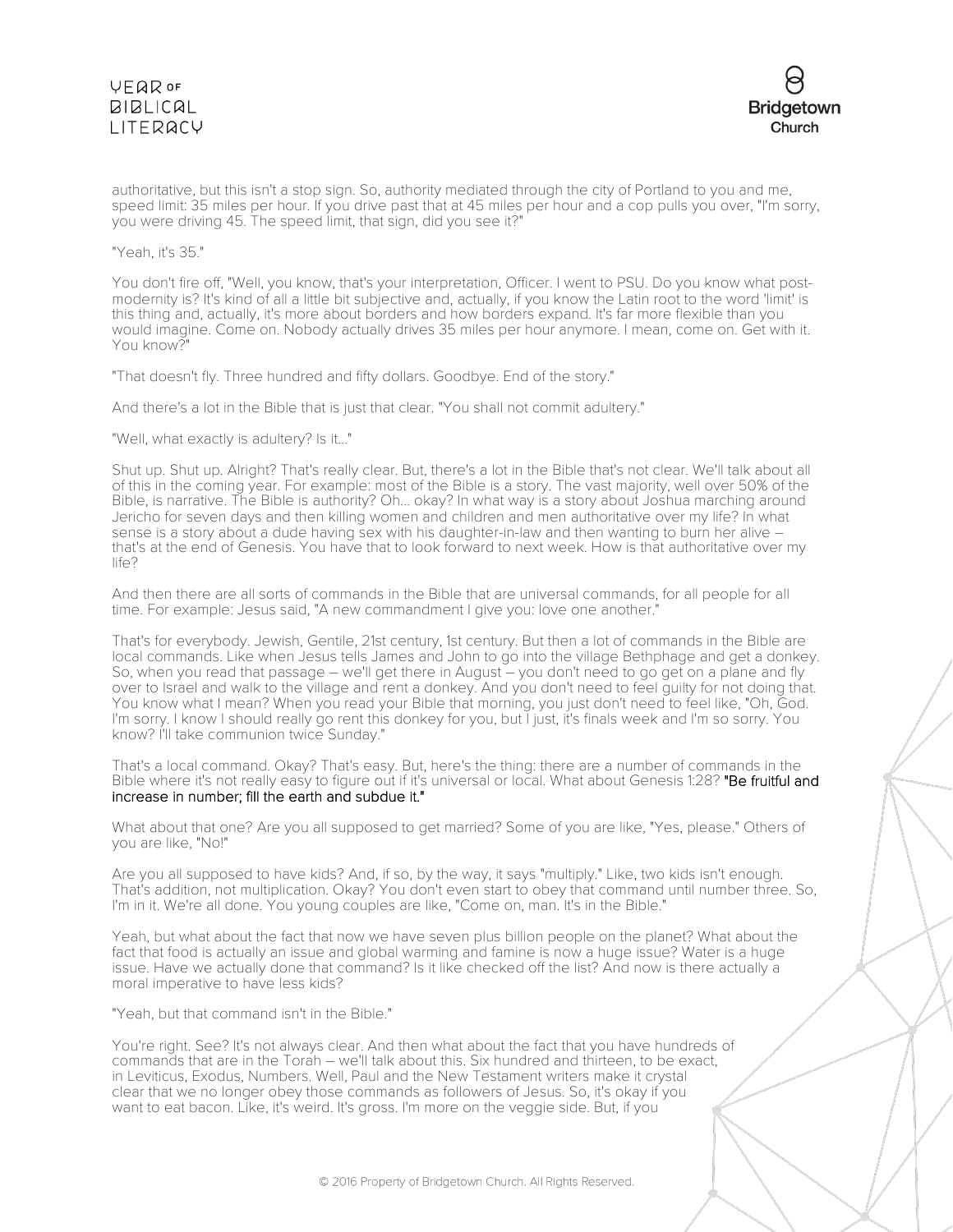

want, you're not in sin. Okay? It's okay if right now you're wearing clothing that is made up of cotton and polyester. You don't have to repent tonight. It's okay.

So, okay. That means that actually not all of the Bible is authoritative. Nobody actually believes that. The reality is that parts of the Bible are authoritative for followers of Jesus. Well, which parts? Well, that's pretty easy. The New Testament, right? The teachings of Jesus, the writing of the apostles. For sure. But then you have to talk about the fact that there are a number – it's a short list – of commands in the New Testament where our culture has changed so much that to obey it to the letter of the law would actually kind of miss the point.

Like "greet one another with a holy kiss." There's six of those commands in the New Testament. Well, if I were to do that to Gerald, it means something very different now than it used to. So, what does that mean? Do we just toss it? Like, "Eh, that was for then." Or, do we obey the principle behind it? Like, greet one another with a holy side-hug or a really hardy handshake for my dad's generation? Do we throw it out? And then here's the question: well, if we throw it out, what about the commands in the New Testament on sexuality? Because that is radically out of step with the modern world.

What about the commands of the New Testament on divorce or money or judgment or violence or killing? There's a lot of stuff that's really unpopular in the New Testament. So, it's not all that clear, right? Now, we'll nuance this out all year long. There's no way to cover it on one teaching. I just want to unsettle you tonight. That's all I'm trying to do. We'll nuance this out all year long.

Here's the short version that will take 12 months to flesh out. The short version is: parts of the Bible are authoritative for followers of Jesus. We read the Old Testament as the story of where we come from. It was authoritative. It was a good, beautiful and true thing for a time. And now, as followers of Jesus, we live into the covenant documents that we call the New Testament. That's even the right language for it. The New Testament or the New Covenant. We live into the authority of the teachings of Jesus and the writings of the New Testament authors. And there's a very short list of a couple of commands, a holy kiss, women in headcoverings, women in braided hair. I think it's okay now. I think. I'm not sure. But I think if your hair is braided, sisters, I don't think you need to repent tonight.

It's a very short list of commands where our culture has changed so much that we obey the principle behind the command, but no longer have to exactly flesh it out like that. That's the short version. My point for tonight is just two things. One: that we believe the Scripture is authoritative. But, we have to nuance that out. And two: that living under the authority of the Scriptures, particularly the New Testament, with intelligence and all, yes, this is what it means to follow Jesus.

This is it. This is where the rubber meets the road. This is what it means to follow Jesus. We really need to grapple with this tonight, because what a lot of people want to do with the Bible is pick and choose, right?

So, Thomas Jefferson – this is a very American way of reading the Bible. Thomas Jefferson, most of you know this story, he was a deist, kind of an agnostic of his day. He literally took a pair of scissors and cut up his Bible and cut out everything that he did not believe in or agree with. And he was left with this really thin, edited, mutilated scrapbook of bits and pieces of the Bible that he would read on a regular basis.

Here's what I love about Jefferson: at least he was honest. Because the reality is a ton of you in the room tonight do that, but you're not honest about it. I do that at times and I'm not honest about it. A lot of people pick and choose with the Bible and pick and choose with Jesus. We love Jesus' message on love and social justice and freedom and religious hypocrisy. Stupid religious people. But, we ignore Jesus' teachings on the Bible and how it is Scripture, all of it, and how it's trustworthy, it's authority. We ignore what Jesus has to say about marriage and divorce and sexuality. We ignore what Jesus has to say about money.

This is what conservatives ignore: what Jesus has to say about money and what Jesus has to say about military violence. Whew. You don't talk about that in Bible-believing churches in America, because we don't actually believe the Bible. You can't do that with Jesus or with the Bible or you will end up following not Jesus, but a figment of your imagination. We can't pull a Thomas Jefferson on this library that's open right in front of you.

Again, Andrew Wilson – I love his little book. He writes this: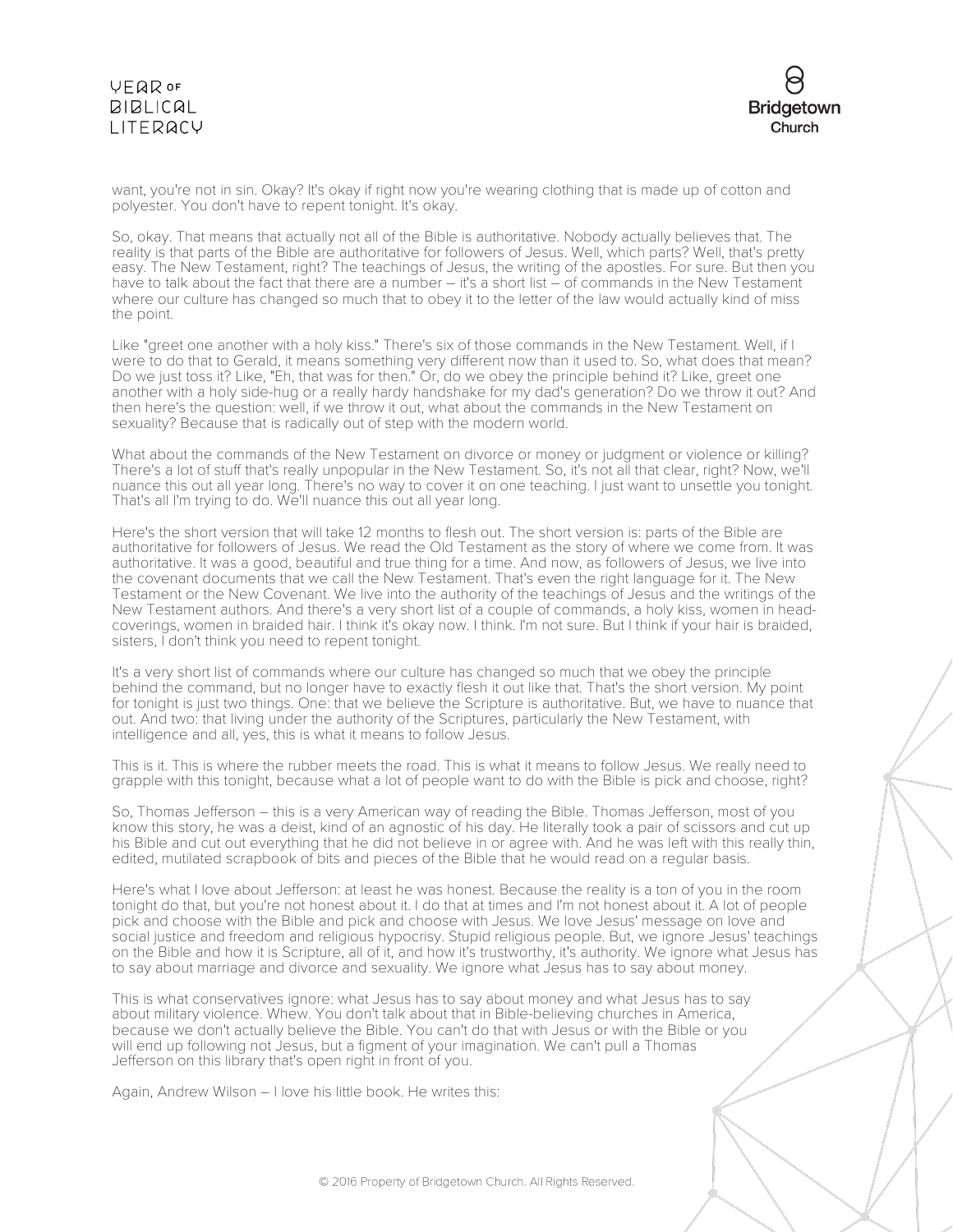

"Wherever Scripture challenges some of our deeply held beliefs – as if often does – we have a choice. We can challenge the Bible or we can let the Bible challenge us."

We can do a Jefferson on it, cutting out the bits we like and binning the rest, or we can do a Jesus on it, affirming the accuracy of the Bible in spite of the difficulties we have with it and allow it to refine our view of God, the world, sexuality or whatever it may be. Personally, I'd go with Jesus on that one.

And then I love what Ray Lubeck here in town – he's a professor – writes:

"For believers to follow Jesus implies, among other things, adopting the same attitude towards God's Word as Jesus had. Simply put, we cannot truthfully say that we are followers of Jesus if we neglect or refuse to obey what the Bible tells us."

So, because we are followers of Jesus, we are going to take an entire year and read through and study through the Bible. We're calling it, as I said, The Year of Biblical Literacy. We're doing this in partnership with our good friends at Reality San Francisco – one of my best friends is the lead pastor there – as well as with Tim Mackie and the Bible Project here in town, one of the best things Portland has on offer.

There are four layers to the year. First, we want you to read it. So, we actually want you to read the entire Bible from cover to cover. All of it. Leviticus, Jeremiah, Ecclesiastes. So much fun stuff. Hopefully you started on January 1st. If not, you're 10 days behind. Sorry. That's the bad news. But the good news is there's 366 days. It's a leap year. You have an extra day to catch up. So, just read a lot one day this year.

It's like, "That day was a marathon!"

We want you to read. If you're new or you're behind or you read to Genesis 7 and then you already fell off the bandwagon or you're just here, you're new, you're visiting and you're like, "Oh my gosh. I had no idea."

We're 10 days into the year. There's another three hundred – I'm so bad at math – and fifty-six days left. I want you to join in, go home tonight, read a couple of chapters of Genesis. Tomorrow morning, wake up and read thirty chapters of Genesis and then you're ready to roll. Okay? We want you to read it.

Then secondly, we want you to watch it. So, this is so fantastic. The Bible Project – if you don't know about them yet, you will – has done an incredible job in creating a five to ten-minute video overview – it's animated – of every single book in the Bible, as well as about fifteen theme videos for Messiah, heaven on earth, the Law and all sorts of great stuff. So, as you read through the Bible, before you start a new book, there's an app, you can download all of it. You watch this five to ten-minute video and, "Okay, now I have my mind around what it is that I'm about to read."

It's fantastic. It's high-level scholarship, but it has pictures. It's awesome. It's for the YouTube generation. We love it.

Third, we want you to talk about it. So, with your missional community at your weekly meal, there's discussion questions on our website. Tyler and crew put together a fantastic site. They're at Bridgetown.church/bible. Everything is there. Discussion questions for every single month. So, as you share a meal with your community, week after week, we hope that you set aside 20-30 minutes each week to talk through a couple of questions, to read the Scriptures, to hold one another accountable. And then – we'll talk about this next week – to read the Scriptures for formation, not for information. To be shaped into the image of Jesus.

And then finally, we want you to come here on Sunday nights and to listen in. We're doing – the plan was 52, but we lost a week – 51 teachings now from the Bible and on the Bible over the next year. Along the way there will be a number of special guests. We have John Walton coming in, who's amazing. We have Joshua Ryan Butler coming in to teach on genocide and holy war in Joshua and Judges. We have a number of midweek lectures that should be fantastic.

The first one is not this week, but next week. Next Wednesday night, the 20th. Here, Dr. Timothy Mackie, Hebrew professor, brilliant dude and he rides a skateboard. Kind of double-cool. He is going to lecture on Genesis 1, science, faith, evolution, creationism, what does the Bible say? Are faith in Jesus and Genesis 1 and evolution compatible;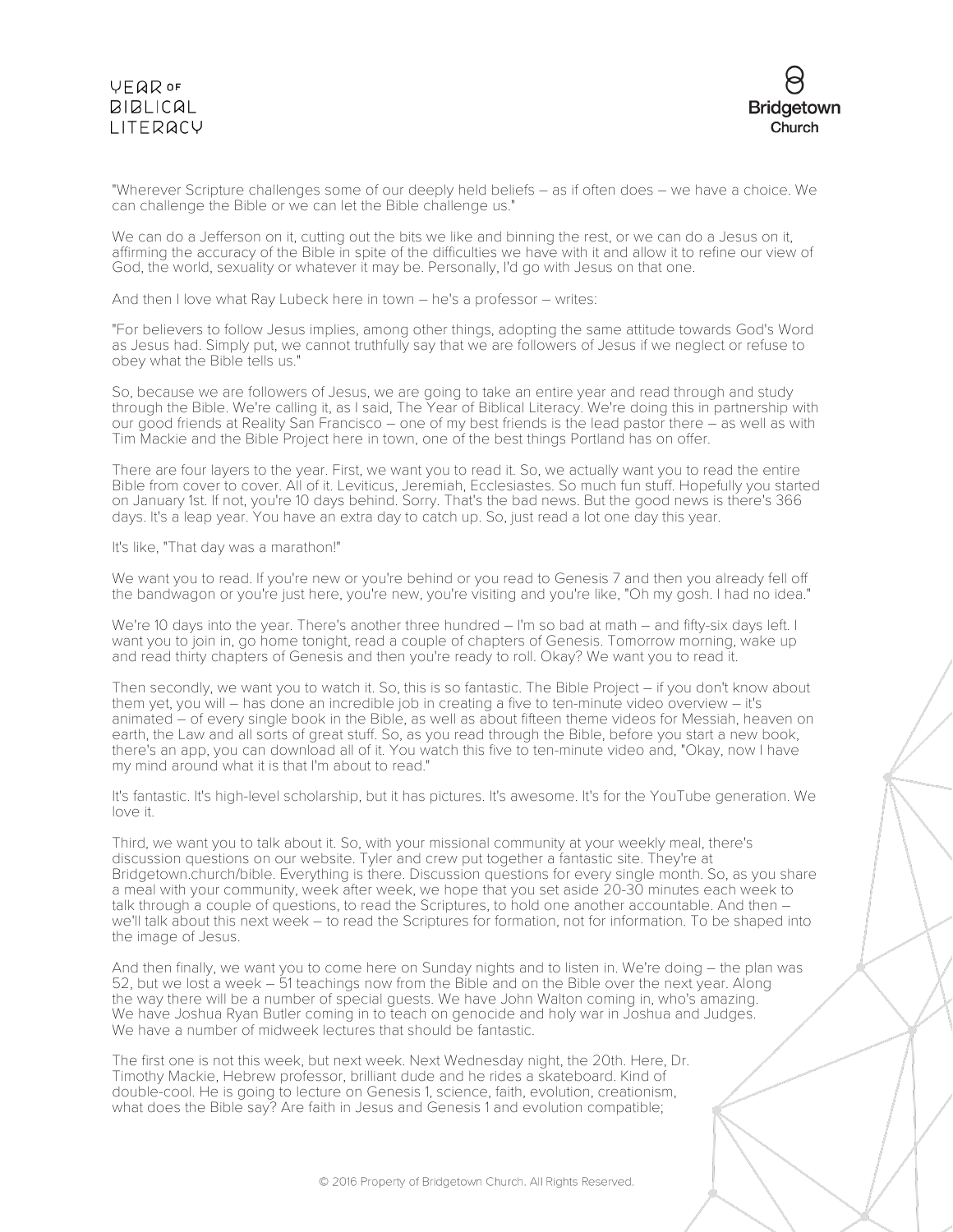

incompatible? How do we read Genesis 1? Is this saying the Earth is a couple thousand years old or billions of years old or is it not saying it at all? Is this myth? Is this history? All of that. Fun stuff.

The week after that, Ray Lubeck is going to lecture. He literally – yep, if you're a Multnomah guy or gal. He literally wrote the book on hermeneutics. If you're a freshman at Multnomah, the odds are you're in that class right now. But, if you don't want to take a freshman class or we have a 10-week class or read a 300 page book, just come that Wednesday night. It's an hour-and-a-half-long crash course on hermeneutics. It's like fire hose. Like, "This is how you read the Bible in a night."

So, that's tons of stuff coming in the months ahead. All of you Bible nerds, this is your year, okay? So, all 10 of you will have a great year. Now, a couple of thoughts before we wrap up for the night – and thanks for your patience, I know this is a very long teaching. But, just a couple of nuts and bolts things. First off, get a good Bible if you don't have one. If you don't have money, we have a free one for you in the back. Take it home. Read it. Most of you have an iPhone. You have enough money to buy a Bible. So, get a good Bible. One that you love, that you like. You like how it looks and how it feels. Any translation, for the most part, is great. We're huge fans of the NIV, but the ESV is also well.

For sale out in the Annex, two resources if you want: one is a brand new study Bible from Zondervan on the NIV. And this is the first of its kind. If you know the difference, it's Biblical theology, not systematic theology. And so, basically there's the Bible and then, at the bottom, there's all sorts of commentary and questions and answers and then, throughout the book there's great stuff. In each book, at the beginning, there's all sorts of stuff if you want to study up and research. So, this is if you want to nerd-out or if, as you read, you have questions and you're like, "I don't understand that. I don't understand this." Great resource for you.

And then, if you want to go to the other end of the spectrum – this is actually how I read all of my Old Testament reading. So, I have this beautiful book, handmade in Scotland. I love it. But, I actually read all of my Old Testament in this. It's called "The Books of the Bible."

It's an NIV translation that is single column and there's no chapter numbers, no verse numbers and no subheadings and it's broken up by literary. And so, as you read through it, it's so much easier to read. There's no clutter and it's very kinfolky, kind of. It's fantastic. And, as you read through it, what feels like you read two or three chapters is actually five, six, seven. It's so much easier. And, for those of you that are into design, this is really ugly. But, I have one that's black and it has Helvetica. It's awesome. That's all you need to get. Okay?

Web search for that. So, get a Bible that you love. Secondly, create a daily ritual. I think the morning time is best, but maybe you work early or whatever and you're not a morning person. That's okay, but create a daily ritual where you come before God, Bible open. Put your phone away. We don't need an Instagram of you with your Bible with hashtag "Year of Biblical Literacy." Okay? Maybe one. But that's all you need for the coming year. Okay? Where you take 15 minutes to post a photo, but you don't actually read the Bible.

So, created a daily ritual, come before God, quiet time and place, put away your phone, open up your heart and mind to God.

Third, I would say this: don't add; subtract. Most of you are already over-busy. So, this will take you a while. This will take you a minimum of 20 minutes a day to read 3 or so chapters a day, plus a psalm. That's in the reading plan, which is all up on the site.

Most of you are already over-busy. So, don't just try to cram this in. You need to actually cut something out. So, figure out what takes up 30 or so minutes of your day or an hour, however you want to invest. And figure out what to cut out. Maybe you go to bed an hour earlier, you get up an hour earlier. Maybe just less foosball or whatever your thing is. But figure out what to cut out in order to create space to daily come before God.

And then finally, I would just say to stay with it. A lot of you, most of you, have never read all the way through the Bible before and you'll read it and there'll be moments when you think to yourself, "This is amazing," and other moments when you'll think, "This is why I've never read the Bible all the way through before."

Alright? Maybe because it's boring, in which case keep at it. Seriously. You want to do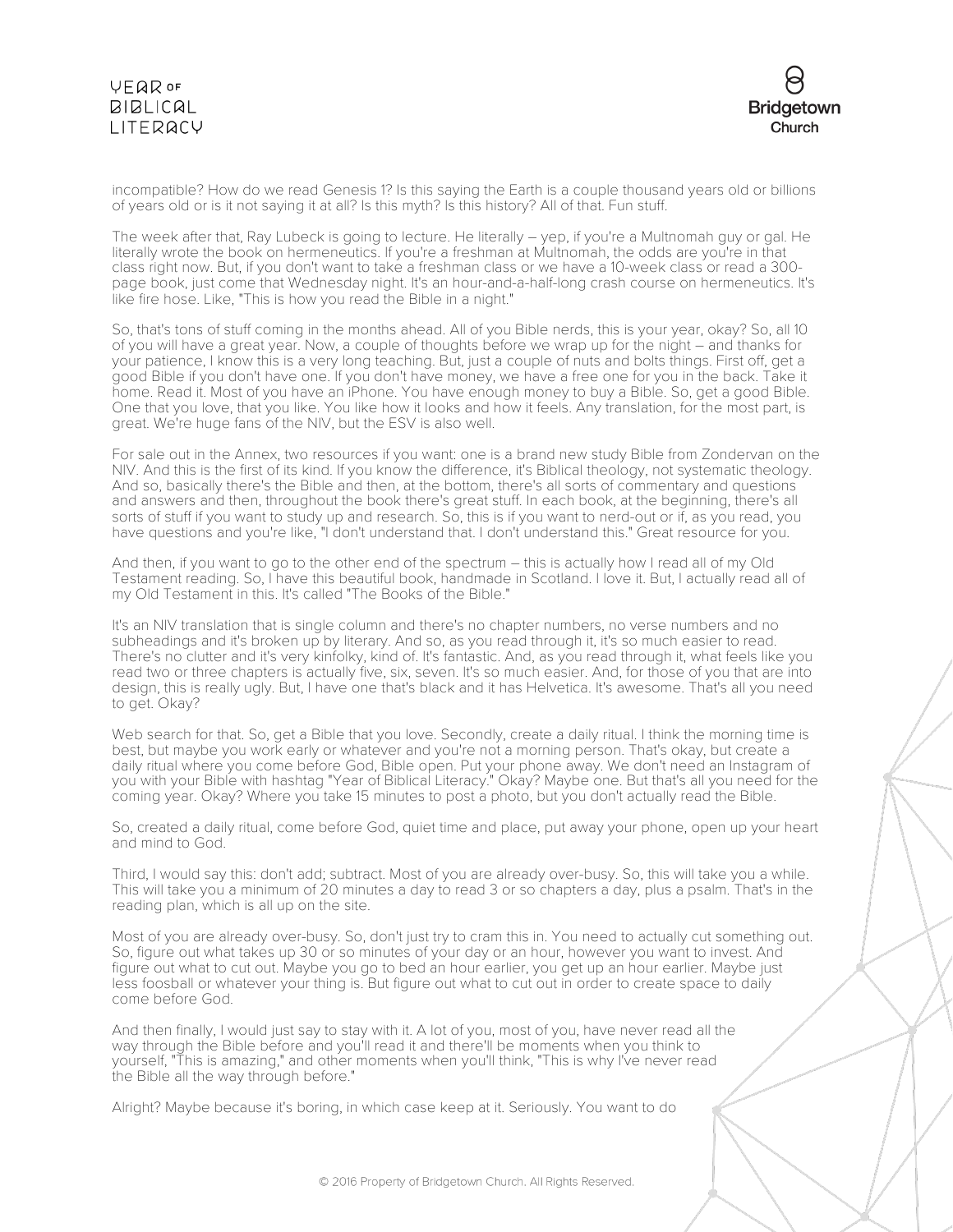

this. You want to read all the way through. Maybe because it's hard or it's weird or you don't like it, particularly when you get to, say, Joshua or Judges. And we'll hopefully help you here on the weekend as we teach along with it. But man, sometimes, you know, the best answer is just to keep reading. Just keep reading. Let it speak for itself. We really believe one of the best ways to learn how to read the Bible is to read the Bible.

So, a lot of it will start to make sense as you read through, as you get to Jesus in the Summer, as you get to Paul and Peter and John in the Fall. A lot of it will start to make sense for you. A couple just random things: please don't email me Bible questions. I love you, but I just don't have time. Okay? And secondly, please don't debate the Bible on Facebook. Just stop it. Just, please. It's so dumb. It's so stupid. Just stop. That is like the cesspool of the Kingdom of God. Okay?

And I know that, for a lot of you, this act of coming before God every day and reading all the way through the Bible in a year with your community, I know this is a huge commitment for a lot of you. A lot of you aren't readers, which is totally fine. And, even those of you who are, we don't read the Iliad every night before bed. And so this is a huge step for a lot of you. But, you know what? We're followers of Jesus. That is a huge commitment and this is an essential part of our discipleship to Jesus.

So, please join us. We want to go on this journey together as a community. Not just me and the staff and 100 of you, but all of us, together as a community, reading through the Scriptures. Being shaped as a community into the story of God. We really feel this is the next step forward as a community in our discipleship to Jesus.

You know, in closing, obviously a lot of us in the room tonight don't have the same kind of relationship with the Bible that Jesus had. I get that. No worries. We're all in process. Some of you love it. I love the Bible. Usually I don't want to share out of my weakness and not brag, but I feel like I have a great relationship with the Bible. I love it. I read it every single day. It's usually the highlight of my day. I read it 365 days a year and through at least once. I love it.

But, I have come to realize that a lot of people think I love it because I teach the Bible for a living. Well, sure. That's why I love nerdy scholarship stuff. But, I love the Bible because I'm a follower of Jesus. I had a conversation with a friend of mine from Bridgetown a couple of months ago and, in the conversation, I just said how sad I was that I've come to realize so many people at Bridgetown don't actually read the Bible, much less on a daily basis. And, it was interesting. Good guy. He was immediately all up and defensive and, "Whoa, whoa, whoa."

And he said, "Well, we're not all like you. We're not all Bible nerds. We don't like the Bible. That's your thing."

He was a little nicer than that, but not much. "You're a Bible nerd. We don't actually like the Bible. That's just not how I'm wired," he said. And it was just like a gut bomb to me. Like, "Oh, man. I love you, but you don't get it. You don't get it."

You don't have to be an NBA coach to like and watch and play basketball. You don't have to be the lead singer of Coldplay to listen to music or play guitar. Not that I'm the lead singer. I'm just saying. You don't have to be a professional to really love and do and enjoy something. You don't have to be a pastor or a seminary grad or a PhD or a Bible teacher or even a Bible nerd to love and read and study and live into the Bible. All you have to be is a follower of Jesus. That's it.

And I know a lot of you are not there yet. That's fine. That's what this year is about. To close this gap in our discipleship to Jesus. My prayer for the coming year for you, for me, for our community is that one, you join us in reading through the Scriptures. That you actually make it. And that, through this daily act of coming before Jesus, Bible open, cell phone away, heart and mind open, under the authority of Jesus, that your life is shaped by this story that we're about to read. You meet with God in that time and that place and that you discover life there.

Notice my goal is not that you all learn the Bible in the coming year. Sure, I want that to happen. But, Jesus said, "You search the Scriptures diligently because you think in them you have eternal life." He said that to the Bible nerds of His day.